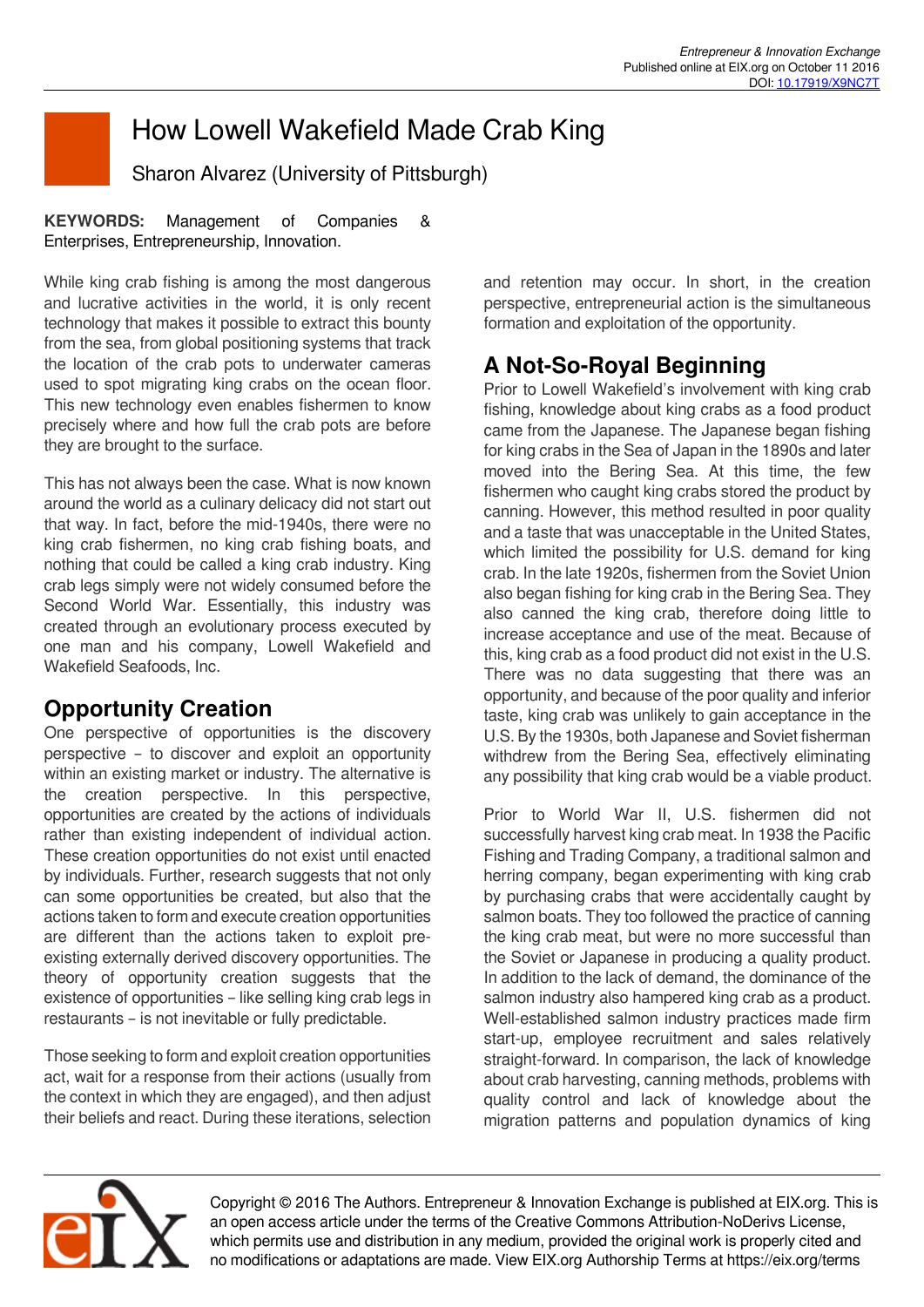crabs, paired with the lack of demand for king crab meat in the U.S., made this an unattractive product for U.S. fisherman.

### **An Accident Yields An Opportunity**

Lowell Wakefield was the son of a herring fisherman. During his stint in the Navy during World War II, Wakefield supplemented his diet with whatever he managed to catch from the ocean. One of his catches was a king crab, and by chance he went ahead and ate it instead of throwing it back – and discovered it was tasty! When he returned from his Naval service, he had serious doubts about the future of the Alaskan herring industry; he also thought that the salmon and halibut fishing industries were overcrowded.

While Wakefield's original experience was accidental – he did not intend to catch a king crab – his following experimental action of eating the crab was purposeful. This experience and his reaction to it began the process of action, response, and reaction that in the long run led to the formation of the king crab product as an opportunity. The demand for king crab meat emerged out of this process that Wakefield started as he developed what was to become a *new* premium king crab product: frozen crab meat.

The Wakefield family observed the U.S. government conducting research near their fisheries regarding the viability of king crab as a food product in 1941. Their research resulted in not recommending this industry due to crabs' unappetizing taste when canned, their unattractive spider-like appearance and the difficulty of harvest. Had Wakefield been too closely tied to the idea of canned king crab (or if he had not tasted fresh king crab), he would have been aware of the lack of demand for king crab in the U.S., concluded that this was not the right product to pursue, and not engaged in the opportunity enactment process. In fact, if Wakefield had been too closely tied to the canned product or current harvesting process, his knowledge would have actually hindered the innovation necessary to create the opportunity.

In this setting, no one could know the possible outcomes associated with creating the opportunity for king crab meat or the probability of those outcomes occurring. It was only after several experimental actions, many of which failed, that Wakefield gathered enough information to estimate the risk and return associated with this new opportunity. Without this series of experimental actions, the data needed to estimate the risk and return of this new opportunity would not have been formed.

### **Harnessing Technology**

Wakefield had commercial fishing experience through his family's herring business, but the technology to harvest king crab did not exist. King crab harvesting is significantly different from herring fishing, requiring a different set of skills, equipment and location. King crabs are large, live in the cold northern waters of the Pacific (mainly the Bering Sea between Alaska and Russia), and most king crab fishing takes place during the winter; these factors combine to make their harvest extremely difficult and dangerous. Wakefield's lack of knowledge of the old style of king crab fishing and canning ultimately was fortunate; such prior experience might have prevented him from pursuing the opportunity at all.

King crabs were difficult to harvest since fishermen required experience and technology that had not yet been created. Traditional means of fishing were not appropriate for the harsh conditions of the Bering Sea or the migratory nature of king crabs. Wakefield overcame this difficulty through an iterative process of technological innovation. He applied technology he had learned about during his days in the Navy and adapted his knowledge where necessary. He consulted experts from other areas to design new equipment not previously known to the fishing industry. He also created new fishing methods, and created entirely new employee skills to overcome the unique problems he encountered.

Fishermen also endured the difficulty of imprecise navigation systems. Traditionally, sailors in the Bering Sea used celestial navigation and depth finders as navigational aids. While in the Navy, Wakefield learned about LORAN, a navigational aid developed by Sperry Gyroscope, which helped the Navy vessels' officers determine their location. A ship's LORAN picks up radio signals transmitted from Coast Guard stations, which the onboard equipment can then use to pinpoint its location. By adopting LORAN, Wakefield was able to navigate the Bering Sea more precisely, going further out to sea than had previously been possible for ordinary fishermen, thereby fishing for longer periods and in more remote areas. This successful use of LORAN proved to be an early experimental success that allowed Wakefield to continue with enacting this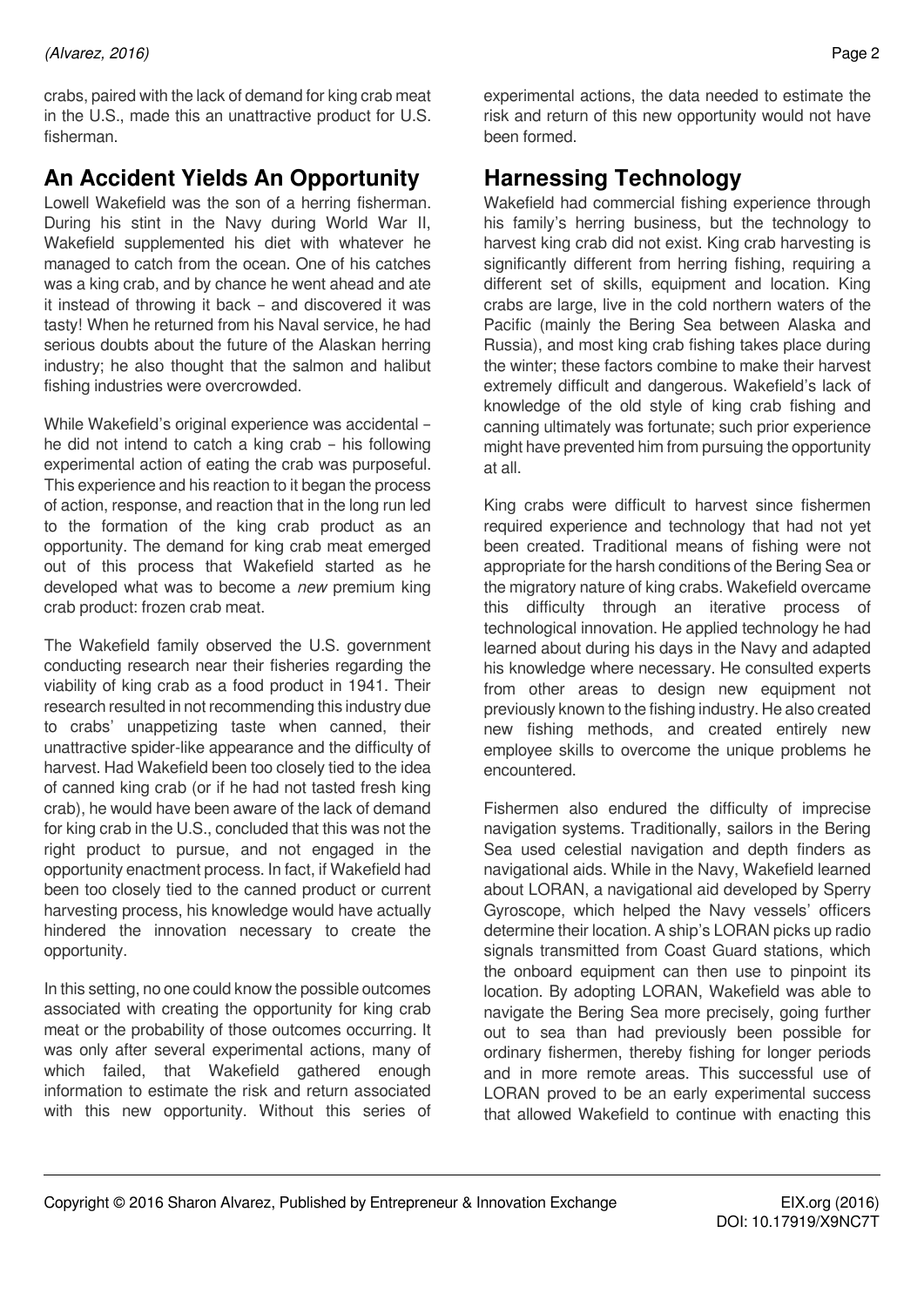#### opportunity.

Another technology Wakefield adapted was the use of radar to track king crab migration. King crabs migrate up to 100 miles across the ocean floor to mate in shallower waters. During this migration, it is difficult to know the location and trajectory of schools of crabs. The traditional trawling method, by which a net is dragged across the ocean floor, easily lost the moving schools of crabs. In 1950, Wakefield's fishing vessel the *Deep Sea* was fitted with a Sperry Mark II radar system. In addition to improving navigation, the system was applied in a novel way to tracking king crabs. When they located a "hot spot" (a school of king crabs), they marked it with radar-reflecting buoys which projected ten feet above the water. Radar could track these buoys in any weather, and together with sea maps, the*Deep Sea'*s captain could systematically mark the boundaries of an entire school of crabs and focus harvesting efforts. This enabled the crew to increase the catch 35 to 50 percent.

One of Wakefield's failed experiments involved modifications to fishing nets. The nets used for trawling were long and funnel-shaped, and had 1,000-pound doors that kept each net open. As crabs were picked up in the trawl, water pressure pushed them back into the narrow end of the net. The crew was concerned that the weight of the heavy trawls would crush the thin-shelled king crabs, so to prevent this, they attached wooden rollers to the trawls to support the weight as it passed over the ocean floor. Unfortunately, these rollers actually hindered harvesting by causing the trawl to roll just above the king crabs, resulting in very few being caught.

Dissatisfied with this outcome, Wakefield got advice from a trawling expert who was able to create new technologies to increase the catch. These innovations included a heavy steel footrope that weighed the net down to keep it on the sea bottom, and a new net end to improve its efficiency. Because these new trawls were considerably heavier, Wakefield installed a hydraulic deck winch which greatly facilitated lifting large weights. Because the winch was a highly complex machine and could not be operated like the old mechanical winches, Wakefield recruited winch drivers from fishermen unfamiliar with traditional methods and provided them with specialized training.

There were other failed experiments and innovations. Another technological failure and subsequent adaptation involved the cooking and processing of the king crabs. Prior to Wakefield's experiment, the industry norm was to make frequent trips between harvest and bringing the crabs back to shore for cooking and processing. Wakefield's idea was to use the *Deep Sea* as a floating factory. He believed it would be more efficient to process the crab on the ship while still at sea to avoid repeated trips to port. The deck crew would empty the nets onto the deck and butcher the crabs by hand. The crew continuously cooked the crabs and then passed them to the processing crew, who separated the meat from the shell. Problems surfaced in both cooking and processing; the cooker-elevator was unable to continuously process the crab. The crew adapted by cooking the crabs in batches, but this made the process less efficient. One successful improvement did result from this process, however, and eliminated the major bottleneck of removing the crab meat from its shell. This was originally done by hand, which was time-consuming and expensive. In 1950 the *Deep Sea*'s chief engineer invented the "crab shaker", a device that mixed water and compressed air to push the meat out of the long leg shells. The crab shaker proved a major breakthrough in crab processing by enabling one person to process three to five times as much meat than by hand.

Freezing crab meat instead of canning it was the other innovation that furthered Wakefield's creation of the king crab opportunity. No commercial fishery had done this before, and in Wakefield's opinion, freezing the meat would have advantages over canning because frozen meat tasted better and therefore potentially provided greater market potential. After the crab shaker process, crab meat was then cooked and quick-frozen in trays specially designed to exclude air and reduce the risk of freezer burn.

#### **Perilous Waters for Investors**

In opportunity creation situations, traditional capital sources are unlikely to provide financing for entrepreneurs due to a lack of information. Because of this, "bootstrapping" is a common financing activity for creating conditions since the lack of information and the flexibility needed throughout the creation process are likely not to be acceptable to formal sources of financing. In bootstrapping, entrepreneurs finance activities from their own funds or from friends and family. Entrepreneurs in creation opportunities rely on their personal and professional network connections to obtain access to many entrepreneurial resources helpful when bootstrapping a start-up, including financing.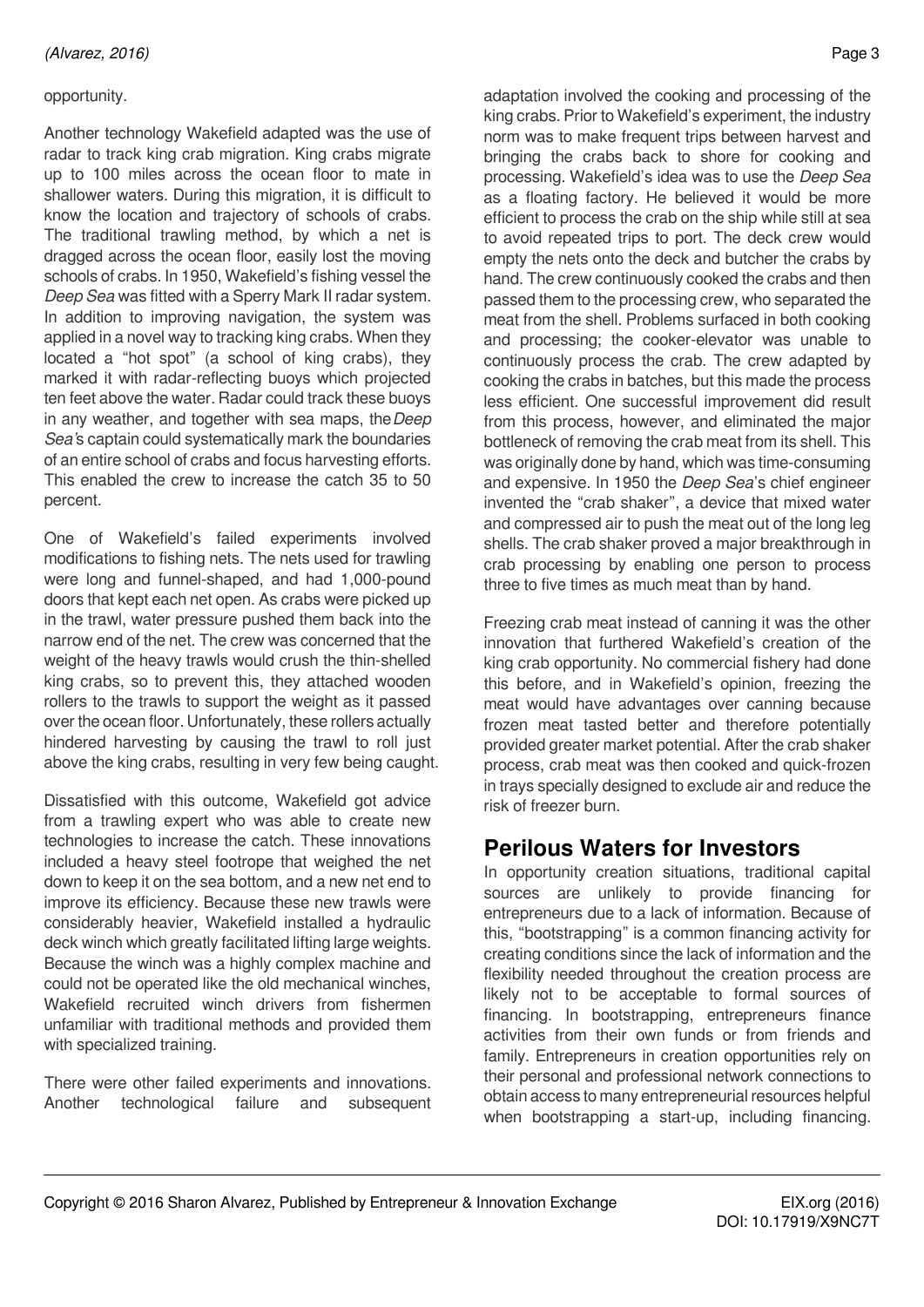Unlike traditional sources of funding, investors in creation opportunities invest in the entrepreneur – in his or her character, ability to learn, flexibility and creativity – and not necessarily in a particular business opportunity.

Wakefield needed to raise \$450,000 for the construction of the *Deep Sea* and the first year's operating expenses, and bootstrapping was the major financing source. Wakefield initially sought financing from Seattle's commercial banks, but even those specializing in Alaskan fisheries turned down his loan requests as too speculative. Realizing that he wasn't going to be able to obtain traditional financing, he turned to family and friends. In fact, at nearly every point in its early evolution, ties of personal friendship and bonds of business acquaintances provided Wakefield Seafoods with resources that aided its development. Personal and family connections combined with business ties provided Wakefield Seafoods with the bulk of its original equity financing. In fact, many of the firm's suppliers owned stock in the company and sat on its board of directors.

Four major groups invested in Wakefield Seafoods:

- Wakefield and his wife, who were the largest individual investors.
- A block of shareholders comprised of Jim Goodrich and Walter J. Butler, both marine architects. Wakefield learned of their interest through a former classmate at the Reconstruction Finance Corporation (RFC) and contacted them about the possibility of joining forces. Goodrich and Butler agreed and brought in other investors.

The RFC was an independent agency of the U.S. government established in 1932 to provide aid to state and local governments and loans to banks, railroads, mortgage associations and other businesses.

- A group of investors based in Seattle and comprised of several businessmen with connections to Goodrich and Wakefield. They attracted additional friends from Seattle to the investment.
- A group based in Chicago and connected to George Wrisley, president of Wrisley Soap.

In addition, individual investors (126 by 1950)

comprised 25 percent of the stock, and Wakefield's friends and business acquaintances in the herring and salmon industries comprised another ten percent. No salesmen, brokers, or public flotations were involved.

The quick profits anticipated by the founders failed to materialize, raising serious doubts about the company's future. Despite a good catch in 1947, the firm lost more than \$25,000 and lost \$82,000 the following year. With nearly all of its capital committed to building the*Deep Sea*, the company lacked sufficient funds for operations. The firm renegotiated their RFC loan, but by 1948 had defaulted and was nearing bankruptcy. It faced \$432,000 in liabilities and its assets, consisting mainly of an unsold inventory of crab meat, amounted to \$141,000. Cash on hand was \$14. Obviously, largescale refinancing was required.

By mid-1948 the firm was operating without operating capital and remained in business only at the sufferance of its creditors; the most critical factor being the support of the RFC administrators. The RFC, which held the first mortgage on the *Deep Sea* as collateral, allowed the firm to continue to operate for several reasons. First, the agency realized that it had little to gain by foreclosing on such a specialized vessel and hoped the firm ultimately would earn a profit. Secondly, personal relations once again proved invaluable, and these ties in combination with "complete disclosures" to the RFC persuaded them not to foreclose. Other creditors followed the lead of the RFC and delayed collection of debts, both out of a concern that they would lose more than they would gain from a bankruptcy, and from the consequence of personal and business ties.

Of course, not all creditors were so forbearing. Standard Oil, who had advanced Wakefield Seafoods fuel credits, threatened to place a lien on the *Deep Sea* to prevent the ship from sailing. Once again personal connections came into play. One of the investors was informed of Standard Oil's intentions, had the ship quickly fueled up at Standard, gathered a crew and sailed north into the night, avoiding the lien.

By the fall of 1948 Wakefield Seafoods was in serious financial condition, and despite Lowell Wakefield's continued optimism, two-thirds of the stockholders voted to sell the *Deep Sea*, hoping that the sale would be enough to reimburse the firm's creditors. Although this decision was not unanimous, the firm hired the International Shipping Company to sell the ship. It was

DOI: 10.17919/X9NC7T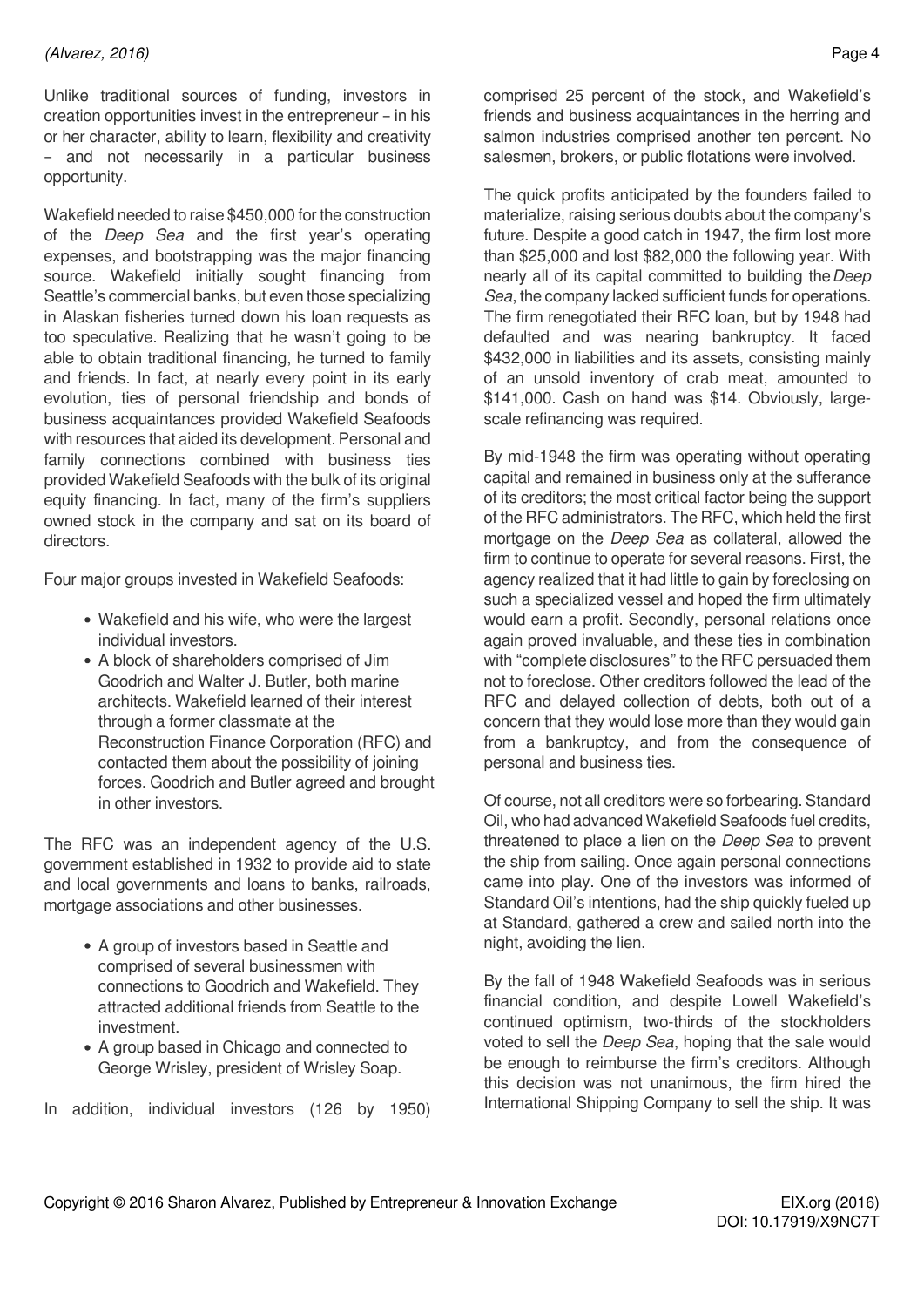on the market for several months and there were several potential buyers. However, it became apparent that they might not find a purchaser, so the officers of the company began pursuing other avenues to keep the firm in business. They petitioned the federal government to subsidize the firm to protect the government's investment made through the RFC, but to no avail. Seemingly unable to even liquidate their company, the owner-managers reached their lowest point during the winter of 1948-1949.

In April 1949, Wakefield Seafoods managed to arrange a charter agreement with the Apex Fish Company, a herring company owned by Wakefield's father. Under the charter's terms, Apex provided operating funds for the *Deep Sea* and paid the crew for king crab fishing through July. When the crab pack was sold, Apex's operating expenses were to be paid first. Remaining proceeds would then be divided evenly between Apex and Wakefield Seafoods. This agreement was not very advantageous for Wakefield, but did allow the firm to avoid dissolution.

The day after the charter agreement, the *Deep Sea* left Seattle and within two weeks located heavy concentrations of king crab off Amak Island in the Bering Sea. By mid-May, enough crab had been caught to cover the advance from Apex. Fishing remained strong for the duration of the charter, and in the fall, the Deep Sea sailed without charter arrangements, but with financing in the form of a loan from Apex. The vessel rediscovered the abundant crab sites encountered in the spring, and in December the *Deep Sea* docked heavily laden with crab.

A major turning point came in 1949. Due to the good fortune of finding large schools of crabs and to solving certain processing problems, the Deep Sea harvested 404,000 pounds of crab, more than twice that of the previous year. After showing losses for three years, the firm reported a net positive return of \$25,000 on the year's operation. Wakefield recaptured his optimism and while acknowledging that challenges remained, particularly their cash position, he felt that the year proved they were on the right track. And he was right – the firm emerged as a viable concern in the 1950s.

#### **Putting King Crab on the Menu**

Since the king crab opportunity was a creation opportunity, demand for the product could not be estimated, and there were no existing channels of distribution or data on customers and their preferences. Wakefield Seafoods initially approached the marketing of king crab as they would a more established product such as salmon, and chose established firms as distributors. These distributors tried to sell king crab through their standard networks of field brokers in large cities. However, because king crab was a new and unknown product, these early marketing arrangements were not successful.

A market had to be formed for king crab, and customers had to be cultivated. This undertaking required more effort than anyone anticipated, as they soon learned that well-established techniques for marketing fish did not work for such a novel product as king crab. The novelty of this product required specific direct marketing techniques, personalized to educate the consumer. Because of its similarity to lobster and the skill required for preparation, king crab was targeted to the restaurant trade as opposed to retail. However, Wakefield found there wasn't one chef in a hundred who would try it, so once again he had to rely on personal networks. Wakefield had a business acquaintance, Dudley Slocum of New York. As a favor to Wakefield, Slocum persuaded his friend Ralph Hackney to serve king crab at his restaurant in Atlantic City. Hackney's large restaurant could serve several thousand at one seating, and its acceptance of king crab paved the way for further gains on the East Coast. After the success of the Atlantic City experiment, Wakefield and Slocum partnered in marketing king crab.

William Blackford, captain of the Deep Sea, was also pressured to promote king crab. Billing himself as "sea captain from the frozen North", he traveled from city to city showing restaurant and hotel chefs how to prepare the crab. He fit the trunk of his Mercury convertible with freezer containers designed to hold two or three cases of crab, and conducted a 100-day road trip throughout the eastern seaboard and southern states, visiting 300 establishments. He also held "crab feeds" for seafood brokers and press in his hotel rooms, setting the air conditioning at its coldest level as a gimmick to evoke the "frozen North."

These personal demonstrations educated consumers (chefs) about the product. This built demand for crab meat, and by 1952 New York City was consuming half of the king crab produced by Wakefield Seafoods. By 1959, the demand for king crab outstripped demand for Dungeness crab in the U.S. for the first time. Demand